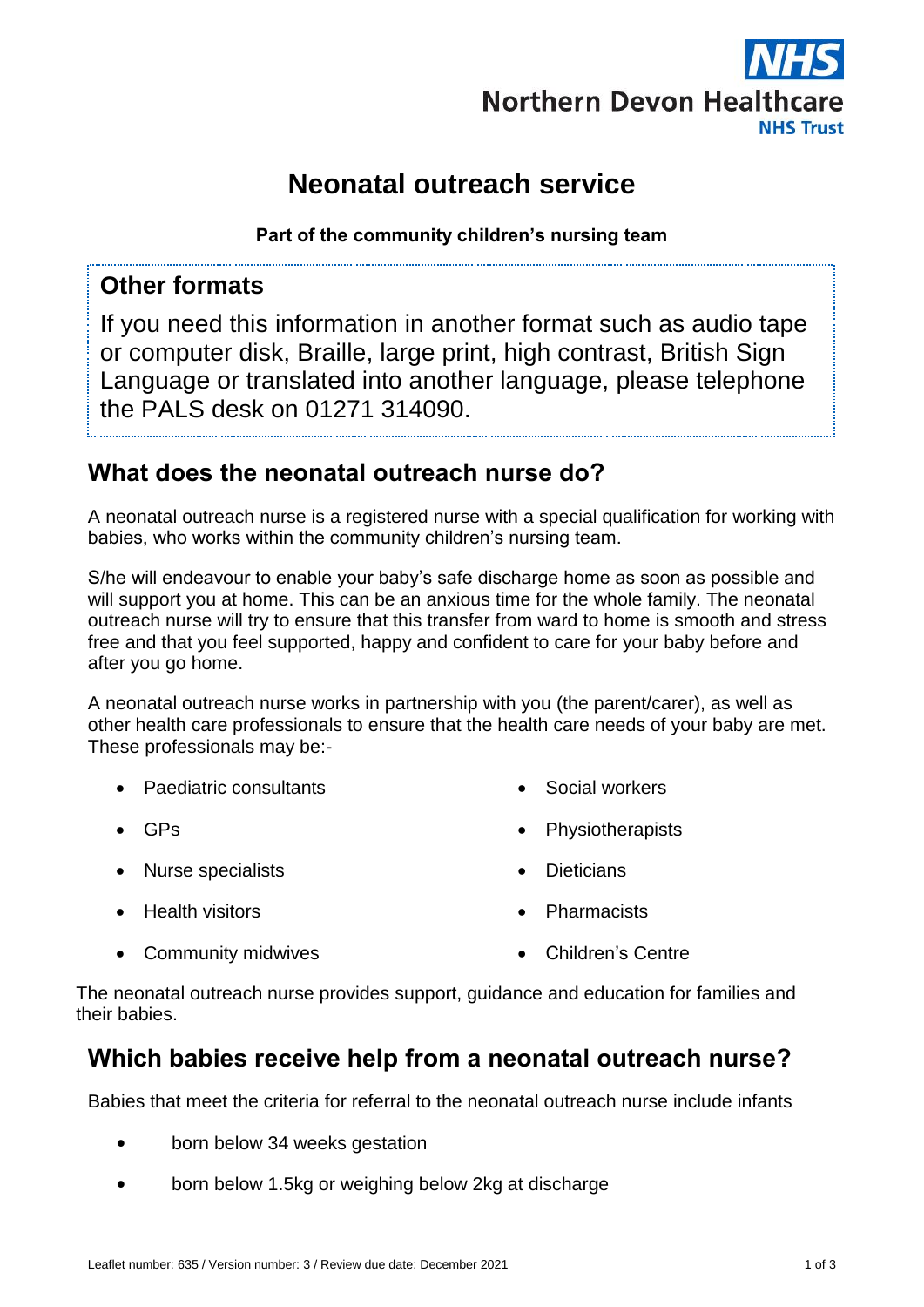- requiring oxygen at home
- with additional needs as requested by the paediatrician
- who need blood tests

#### **Where is the service provided?**

Our aim is to provide a smooth transition from hospital to home. The neonatal outreach nurse will support you during the period leading up to discharge in hospital and in the early days at home.

Support will also be given over the telephone and the neonatal outreach nursing team, or community children's nursing team in their absent, can be contacted by telephone or mobile telephone (see below).

#### **What does the neonatal outreach service provide?**

The neonatal outreach nurse will visit you in your home or contact you by telephone during the first few days following your infants discharge from hospital.

The neonatal outreach nurse may visit you at home to observe and monitor your baby's progress, offer support and answer any questions you may have. This may include weighing your baby, taking blood samples if required and feeding support.

When your baby's condition does not require the added help of the neonatal outreach nurse or the community children's nursing team, we will discharge your baby to the health visitor for on-going care.

### **Contact details**

The neonatal outreach nurse works within the community children's nursing team and is based at North Devon District Hospital.

Telephone: 01271 322771

Mobile: 07813 441310 (Alice Dawkins)

07552 254619 (Rachel Buller)

#### **Community children's nursing team**

Telephone: 01271 322771

Office hours: Monday to Friday, 9am to 5pm

For out-of-hours, contact your GP, Devon Doctors or NHS 111 (24hr Service)

#### **Your feedback**

In order to improve this service, we very much appreciate any feedback and suggestions.

Please contact Neal Carter (01271 311628) or complete and return a feedback form.